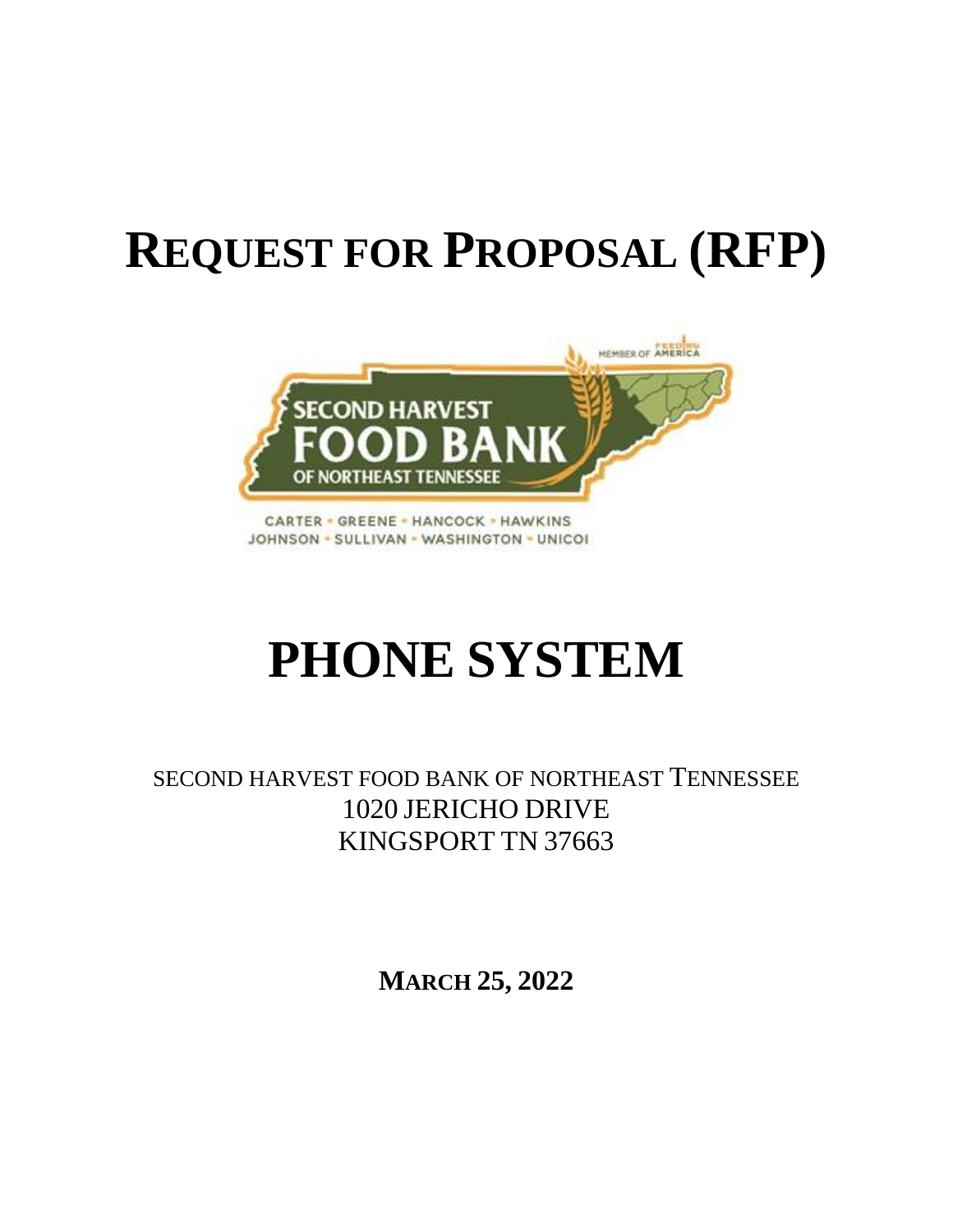# **TABLE OF CONTENTS**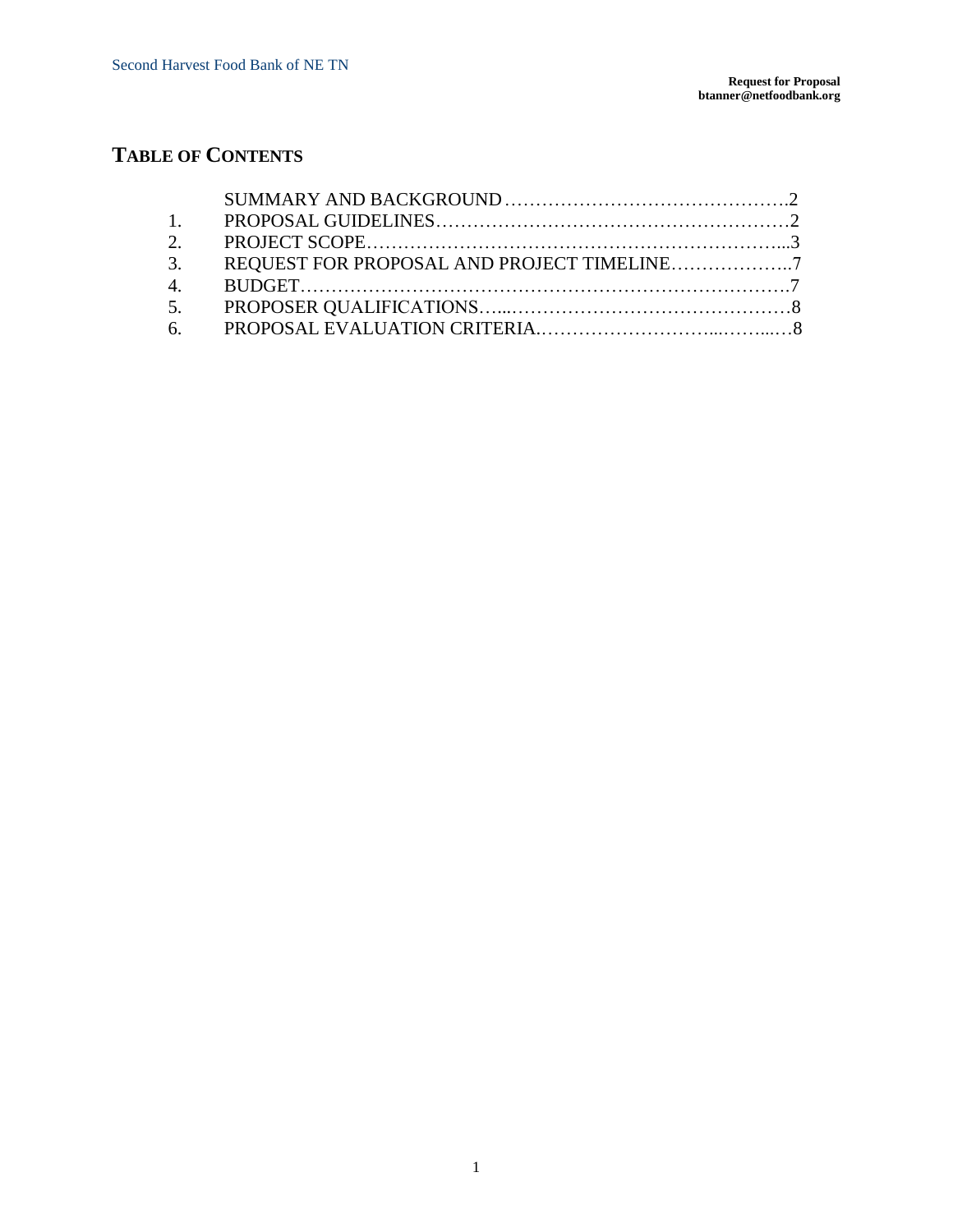#### **SUMMARY AND BACKGROUND**

Second Harvest Food Bank of Northeast Tennessee is currently accepting proposals for the acquisition of new desktop phones with voice messaging included and maintenance of the phone system. We are considering being hosted for a VOIP system. The purpose of this Request for Proposal (RFP) is to solicit proposals from various telephone suppliers, conduct a fair and extensive evaluation based on criteria listed herein, and select the candidate who best fulfills the RFP requirements.

The Food Bank currently has 5 telephone lines and 1 fax line. We need to maintain our current phone numbers for these lines. We would like to obtain additional phone lines to allow for staff availability and growth. The Food Bank currently has 32 desktop telephones in place. These phones are becoming obsolete and need to be updated. We are considering acquiring up to 35 desktop phones to fulfill current and future needs.

#### **1. PROPOSAL GUIDELINES**

This Request for Proposal represents the requirements for an open and competitive process. Proposals will be accepted until **4/29/22 at 4:00 pm EST.** Any proposals received after this date and time will be returned to the sender. All proposals must be signed by an official agent or representative of the company submitting the proposal.

If the organization submitting a proposal must outsource or contract any work to meet the requirements contained herein, this must be clearly stated in the proposal. Additionally, all costs included in proposals must be all-inclusive to include any outsourced and/or contracted work. Any proposals which call for outsourcing or contracting work must include a name and description of the organizations being contracted.

All costs must be itemized to include an explanation of all fees and costs.

Contract terms and conditions will be negotiated upon selection of the winning bidder for this RFP. All contractual terms and conditions will be subject to review by the Food Bank and will include scope, budget, schedule, and other necessary items pertaining to the project.

#### **Experience, Expertise, and Capabilities of the Manufacturer and Vendor**

The Proposer must provide a background of the manufacturer's and vendor's experience and qualifications. This should include a brief history, the date founded, ownership, and subsidiary relationships. Also list the types of services the vendor is qualified to perform.

#### **Use of Subcontractors**

The selected Proposer shall be solely responsible for all services as required by the RFP. Subcontractors, if any, will be the responsibility of the Proposer and the role of subcontractors must be clearly identified in the proposal. Second Harvest Food Bank of Northeast Tennessee may factor this information into the evaluation of the service approach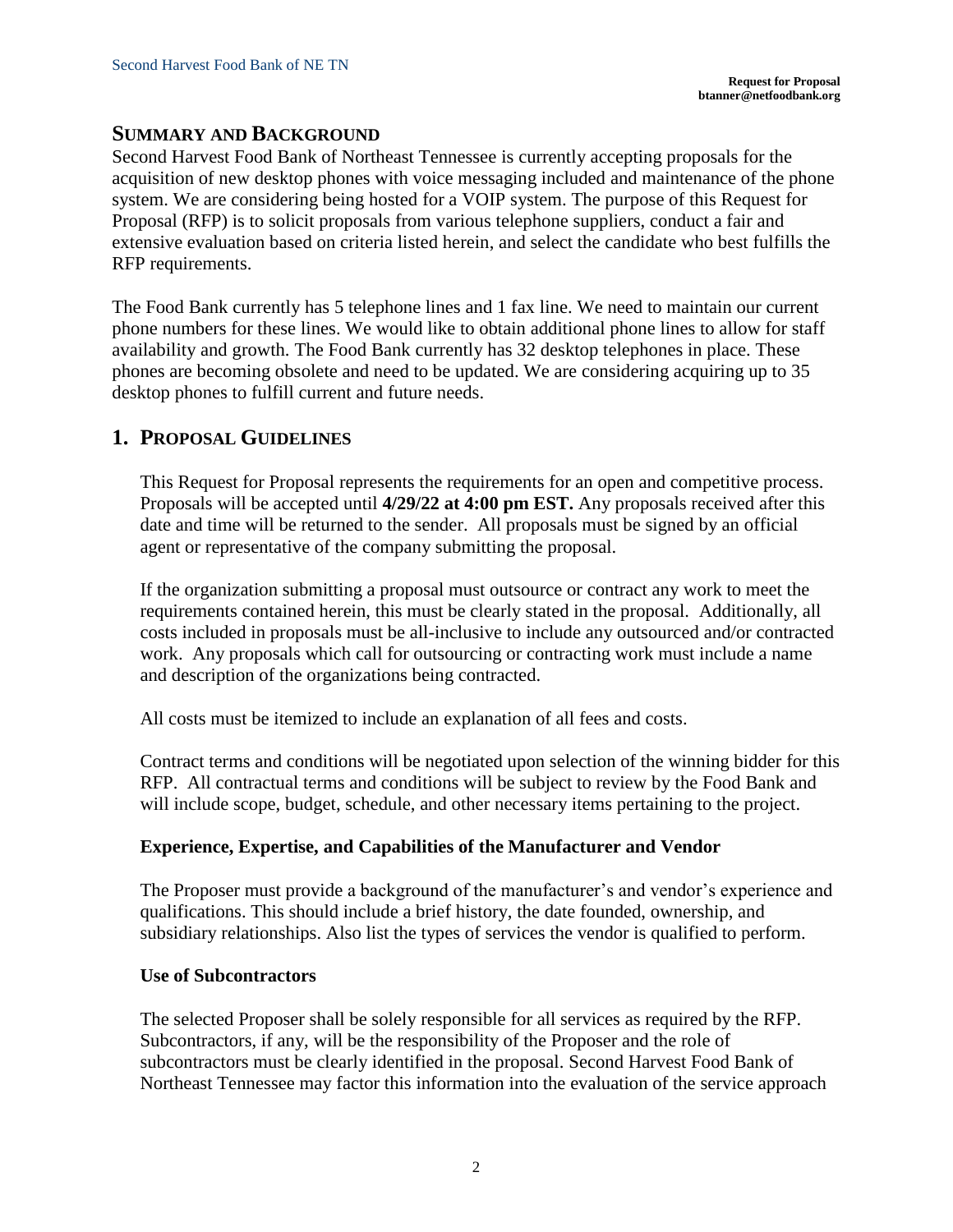of the Proposer. The use of a subcontractor(s) does not relieve the selected Proposer of liability under the contract.

#### **Service Scope and Approach Submit**

A clear and detailed response to accomplish the scope of services that reflects your understanding of Second Harvest Food Bank of Northeast Tennessee's requirements as described in this RFP.

## **2. PROJECT SCOPE**

The project is the acquisition of a desktop, VOIP or hybrid telephone solution that:

- Offers reliable mainstream products with strong manufacturer commitment and vendor support.
- Is easy to use and maintain
- Meets industry standards
- Is cost-effective

Please describe the product(s) recommended, including hardware, software, major features, and services available regarding the phones and phone system. Please provide selected product brochures, picture of the phones, quick reference and user guides, etc.

#### **Required Desktop Phone / Fax features**

- Advise whether a standard phone system or VOIP would work best for us and why.
- The phones must be priced separately *and* with the VOIP package. A determination will be made by the Food Bank which option would be best suited for us.
- The Food Bank will need up to 35 desktop phones to start with. Some of the phones must have the ability to see all the extensions. Fifteen of the phones need to have ear phone/head set, hands-free capabilities. Please specify the signal range, length of talk time, length of standby time, and battery recharge time, for cordless hands-free options.
- The proposed solution must maintain our existing phone numbers as specified below: (5 lines plus a separate line for faxing). 423-279-0430, 423-279-0670, 423-279-0678, 423-279-0741, and 423-279-0693, and 423-279-0590 (fax).
- We must be able to maintain our existing extension numbers. Staff must be able to dial a three-digit extension on any internal phone to reach another internal line.
- The proposed solution must support placing calls to 911 from any phone within the Food Bank building. The service must be E911 compliant. Dialing 911 from any Food Bank phone should allow a 911 dispatcher to identify the location where the call originated.
- The solution must be compatible with existing systems like a Fax machine, the front door intercom system, and the fire alarm system. They will continue to be served over analog systems.
- The solution must be compatible with our existing control unit, located in the server room, to connect to all new phones.
- The solution must be capable of routing inbound, outbound, and internal calls.
- Internal and external call numbers should be visible on a display. (Caller ID)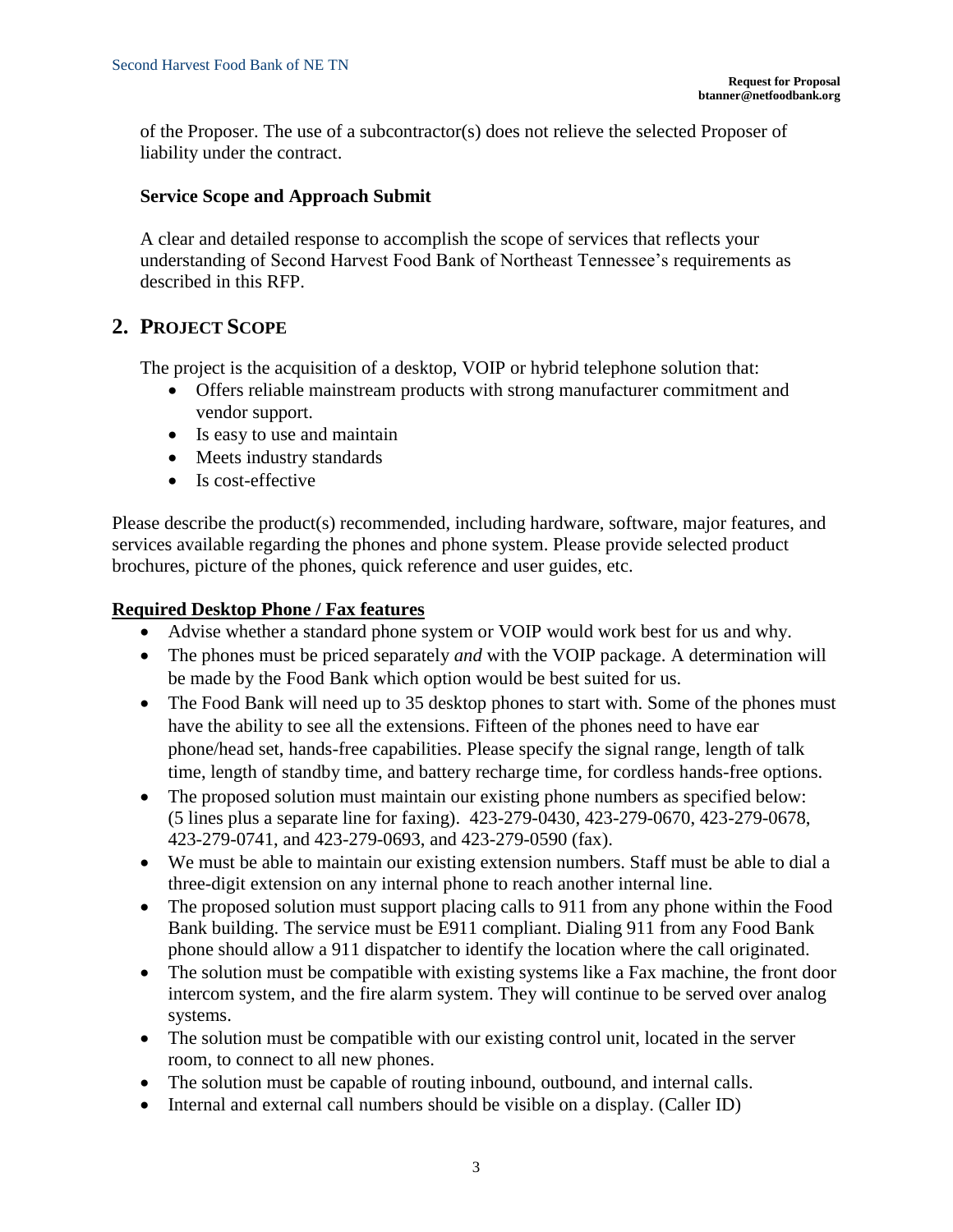- The proposed solution must allow a user to pick up an external call, internal call, or a call on-hold from any internal extension.
- The solution must allow for call holding: the ability to put a caller on hold and make another call or answer another incoming call. It must also allow the call to be answered from the same or different internal extension.
- The phone must display date, time, extension name, and extension number in idle state. The phones must provide visual display of incoming call numbers/extensions, and activated features such as DND (Do Not Disturb) and Call Forward. Staff must have the ability to turn on/off these features for any individual phone, as needed.
- Standard Phone Buttons such as Transfer/Conference, Hold, Speaker, and Redial functions need to have their own designated buttons on all phones.
- The proposed solution must allow Food Bank staff to distinguish external and internal calls with different ringtones.
- The proposed solution must allow the ability to adjust volume level on individual phones.
- The proposed solution must provide the speakerphone feature on all phones.
- The proposed solution must allow us to Page the office and Page the warehouse. We need to improve current intercom system in warehouse and/or purchase and install more speakers. If a new proposed system needs to be installed, it must be able to be used for other events.
- The proposed solution must require Food Bank staff to press "9" before calling an external phone number.
- The proposed solution must provide high quality voice with minimal latency.
- The proposed solution should allow a phone user (conference leader) to establish a telephone conference among three or more parties, with the conference leader included.
- For VOIP options, the proposed solution must allow multiple, designated Food Bank staff to use a web interface for phone programming, management of account creation, deletion, and changes in settings.
- The proposed solution must allow multiple, designated Food Bank staff to record and manage the voice menu, business, and holiday greetings.
- The proposed solution must provide manuals and documentations for multiple designated Food Bank staff to be trained.
- The proposed solution must allow multiple, designated Food Bank staff to view basic historic call reporting for phone extensions, hunt groups, mailboxes, etc.
- The proposed solution must allow staff to continue sending and receiving faxes.
- The proposed solution must allow staff to continue to scan to emails through fax.

## **Voicemail**

- The proposed solution must support a minimum of 35 voicemail subscribers.
- After 5 rings, an unanswered call forwards to the corresponding voice mailbox.
- The proposed solution must allow a call to be transferred to another internal extension or voicemail.
- The proposed solution must allow any individual phone to handle two lines simultaneously. For example, while Food Bank staff puts a call on hold on Line 1, that person can also use Line 2 to place another call to get more information for the caller waiting on Line 1.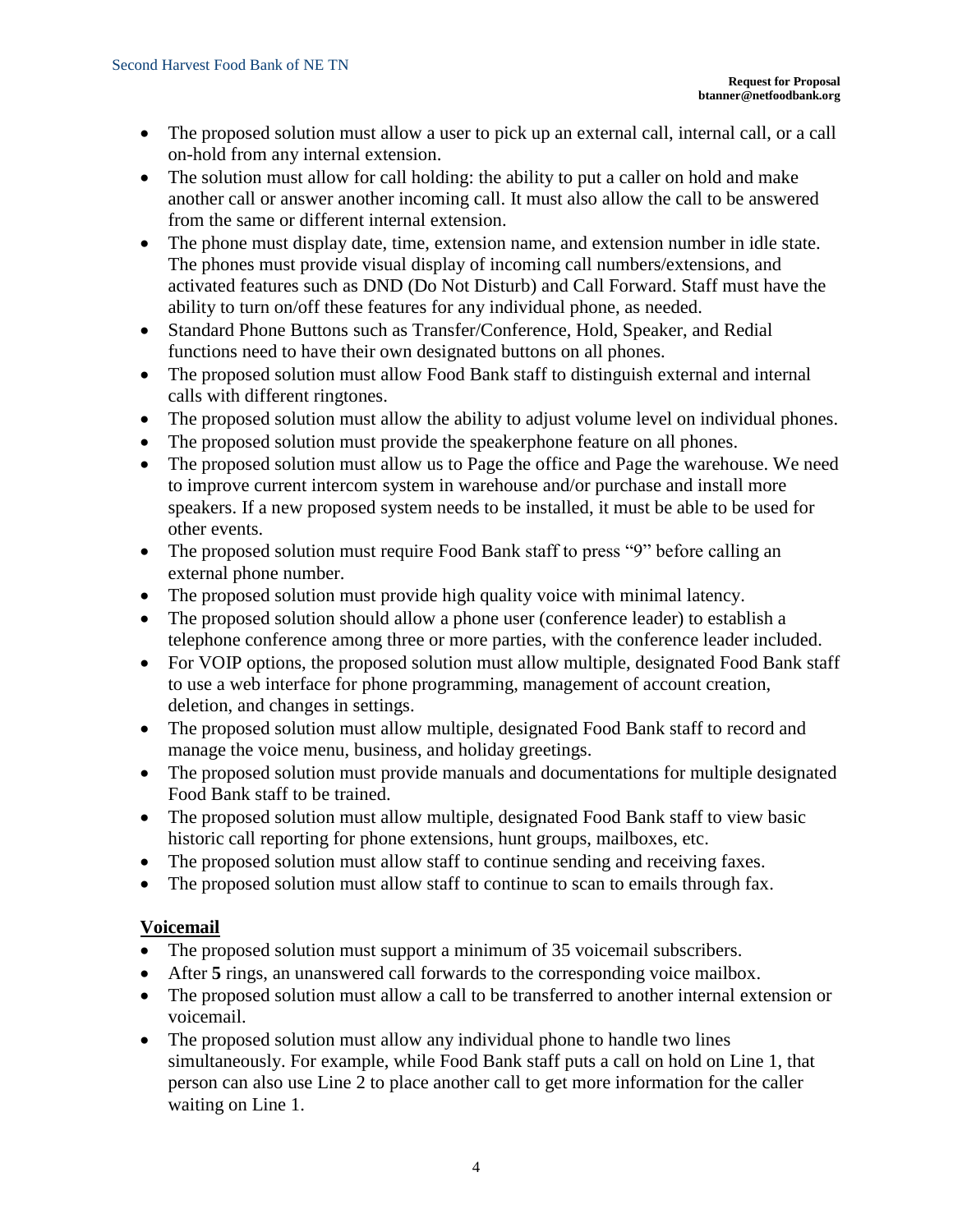- The proposed solution must allow staff to design a simple and easy-to-use voice message.
- The proposed solution must allow staff the ability to easily retrieve voice messages onsite and while away from the office via an access code.
- Voicemails can be forwarded to another internal voice mailbox, allowing the sender to record additional comments if needed.
- The voicemail system must offer the option to provide unified messaging and integrate with Outlook, Google Application Suite, and Office 365 Exchange Online.
- Please list voicemail recording time allowed for each occurrence.
- Please list the total number of message minutes that can be stored in a user's voice mailbox. (Is there a limit on the # of voicemails stored within the system at one time?)
- The proposed solution must have a light indicator on the phone to notify a user of a new message in the user's voice mailbox.
- Each individual voice mailbox must be password-protected.
- The proposed solution provides bi-directional synchronization of deletion and read / heard messages.

#### **External Connection**

Second Harvest Food Bank of Northeast Tennessee is currently using PRI trunking. The cost or savings of switching from PRI to SIP will be factored in, if applicable. Second Harvest is equipped with Charter Cable Internet connection. We also have CenturyLink Internet as a backup provider. Should the vendor require the Food Bank to be compliant with a certain network requirement, please specify. A cost estimate must be included, if applicable.

#### **Internal Connection**

Second Harvest Food Bank of Northeast Tennessee uses some PoE (Power Over Ethernet) switches. The Food Bank is equipped with RJ45 ports for IP phones to connect at all locations. When needed, the IP phones can also be plugged into desktop computers. The ports must provide 1 gb passthrough the PC. Should the vendor require the Food Bank to be compliant with any additional requirement(s), please specify.

#### **Automated Attendant**

After hours, calls to all listed phone numbers will be answered by an automated attendant. A caller will be given the option to leave a voice message, if applicable. The automated attendant must provide callers with a directory of staff members' names and/or titles and extensions. The automated attendant must allow Food Bank staff to prerecord multiple messages for different calendar dates, days of the week, and time of day announcements to support the Food Bank's business and holiday schedule – with no requirement to "record over" standard greetings. The system must allow Food Bank staff to remotely change and/or re-record these business and holiday greetings or messages.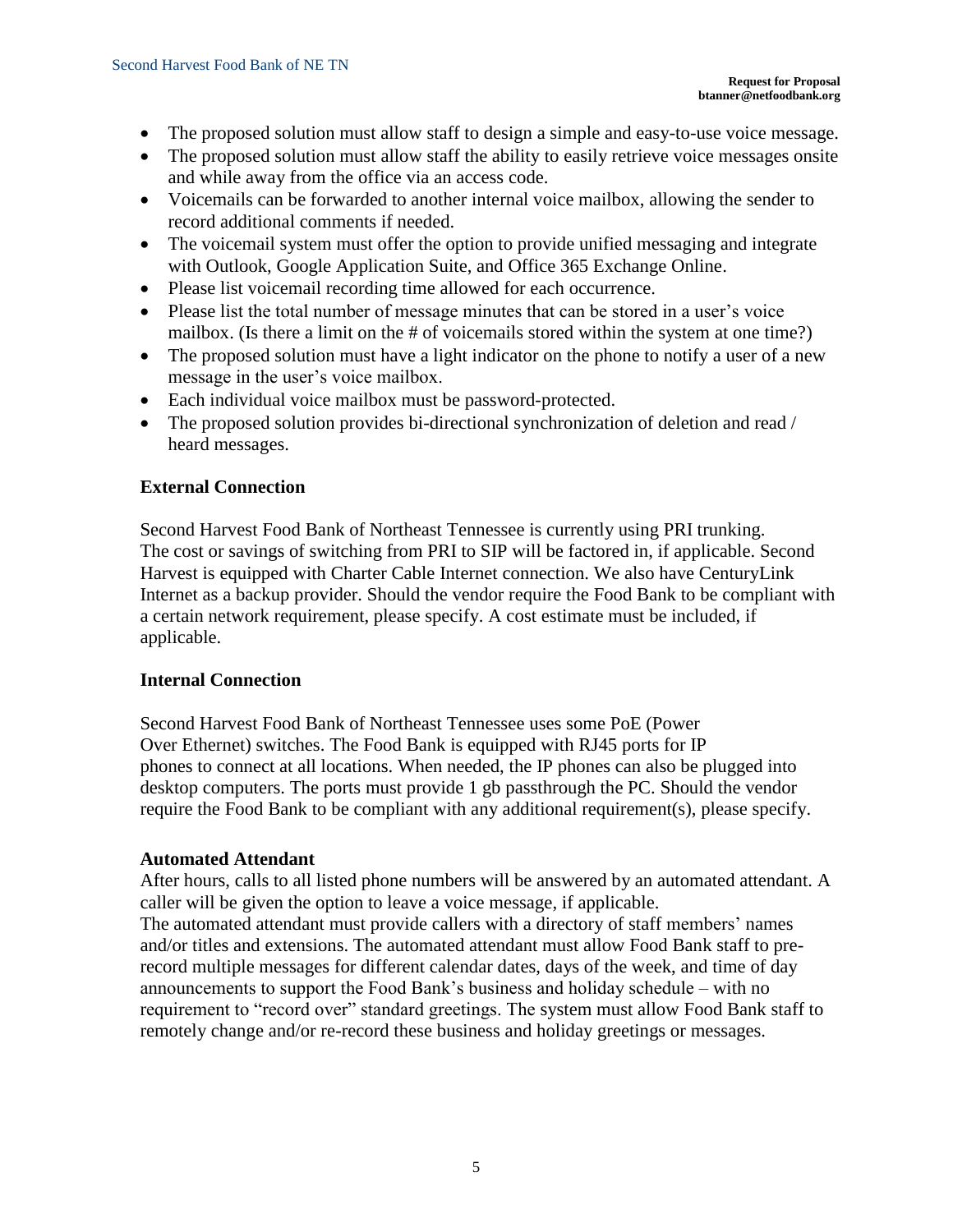#### **Required Specifications for new system**

- The price breakdown of the desktop / hands free phone options must be listed separately **and** included with the VOIP package. A final determination will be made by the Food Bank which option would be best suited for us.
- The Proposer must inform us of any additional equipment, supplies, porting features and requirements on our end that we would have to acquire **prior** to installation and set-up.
- The Proposer must provide us with a demo to display how your system would work.
- The Proposer must provide a Maintenance agreement listing which products and services are covered and for how long.
- The Proposer must provide the Food Bank with a timeline of planning, installation, and onsite training.

#### **Desired but nonessential features for new system**

- Chat / IM capabilities The Proposer should provide information on this feature if it is available.
- Call forwarding The Proposer should provide information on this feature if it is available.
- Webex The Proposer should provide information on this feature if it is available.
- DID (Direct Inward Dialing) The Proposer should provide detailed information on this feature if it is available and the costs involved with this feature.
- It is preferred that the proposed solution has built-in redundancy for reducing system downtime to the minimum.

#### **Implementation**

Proposers are required to plan the implementation in such a manner as to provide NO downtime during the Food Bank's operation hours. The Food Bank operation hours are: Monday – Friday: 8:00 am – 4:00 pm Saturday & Sunday: Closed

Proposers are required to plan the implementation in such a manner as to provide redundant telephone capabilities for those operations during the implementation process. This is to be coordinated with the Food Bank prior to implementation. Vendors are required to provide a summary of their implementation plan, with a timeline included from equipment ordering to system design/configuration to final cutover.

#### **Maintenance Services and Technical Support**

Proposers are required to offer maintenance services and technical support for a minimum of five years. Vendors are required to provide remote and on-site assistance when needed. During an emergency, remote and on-site assistance need to be available from vendors after regular business hours. Please list response time about technical support.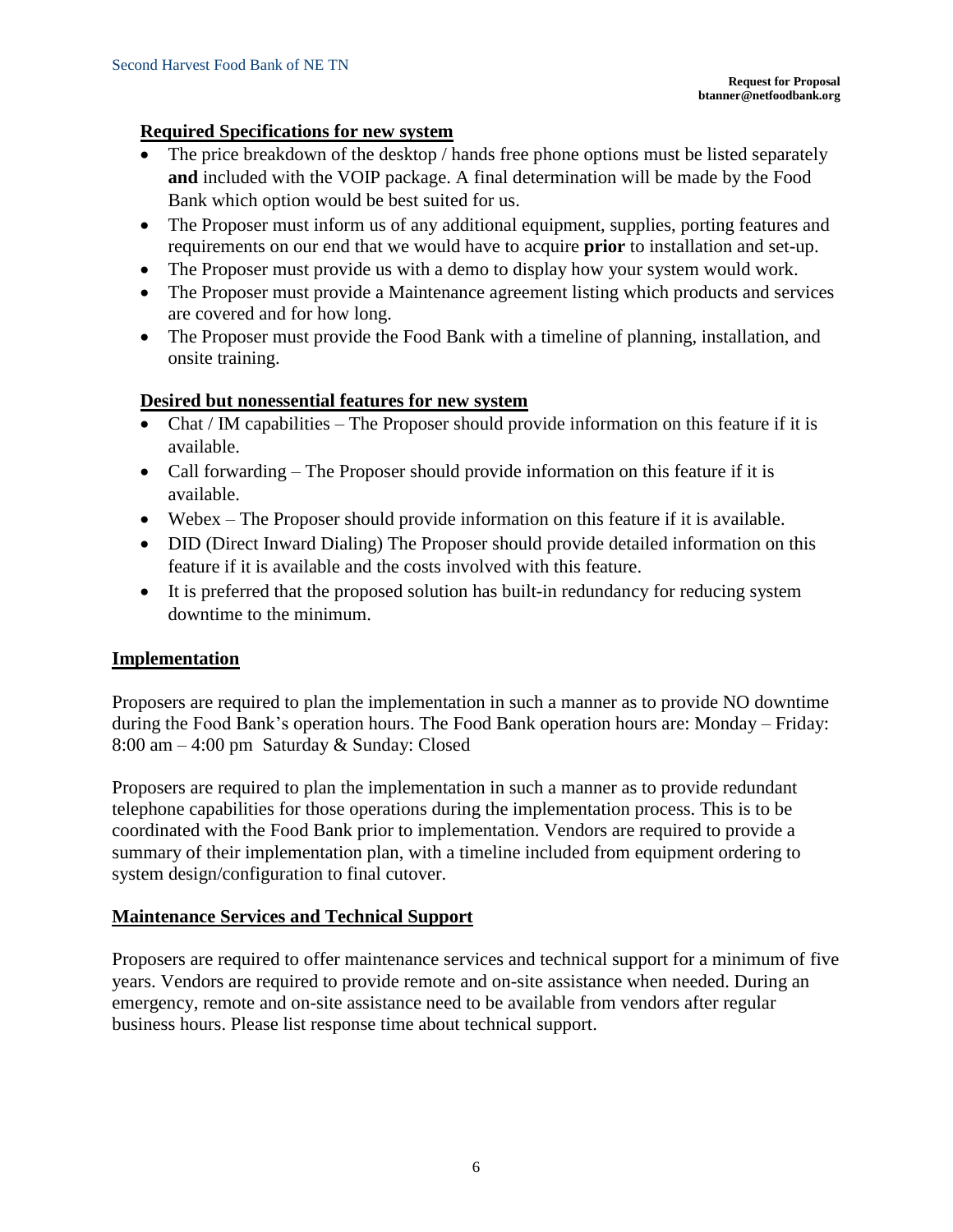#### **3. REQUEST FOR PROPOSAL AND PROJECT TIMELINE**

#### **Request for Proposal Timeline:**

All proposals in response to this RFP are due no later than **4/29/22**. Evaluation of proposals will be conducted from **5/2/22 through 6/17/22.** If additional information or discussions are needed with any bidders during this window, the proposer(s) will be notified.

Second Harvest Food Bank of Northeast Tennessee reserves the right, without penalty, to add, remove, modify, or otherwise update the RFP, in any way we see fit. Modification of RFP, if any, will be distributed to participating proposers.

The selection decision for the winning bidder will be made no later than **6/30/22.**

Upon notification, the contract negotiation with the winning bidder will begin immediately. Contract negotiations, if deemed necessary, will be completed by **7/29/22**.

Notifications to bidders who were not selected will be completed by **8/12/22**.

#### **Project Timeline:**

Phones and VOIP service, if applicable, must be delivered to the Food Bank and in place by **10/3/22**.

#### **4. BUDGET**

The proposal must contain a fee schedule that includes, but not limited to, line items for equipment, licenses, warranties, installation, and training. All costs associated with this project must be included in the proposal submitted to Second Harvest Food Bank of Northeast Tennessee. Any additional options for the Food Bank should be listed separately. Second Harvest Food Bank of Northeast Tennessee relies on the Proposer to assure all charges to complete the scope of work are submitted in the proposal and there are no hidden costs or charges that will be incurred by the Food Bank.

No additional fee will be paid for a reasonable number of changes or minor additions to the scope of work during the implementation process. No payments will be made for any other services unless written authorization is received from Second Harvest Food Bank of Northeast Tennessee prior to the commencement of any such work. Please attach a Standard Purchase Agreement from your company.

#### **Warranty, Service, and Support**

The Proposer must submit information about the warranties available for any equipment and services provided by the manufacturer. List terms for hardware replacement and software upgrades. Clearly enumerate any charges associated with any service that will be billed to Second Harvest Food Bank of Northeast Tennessee.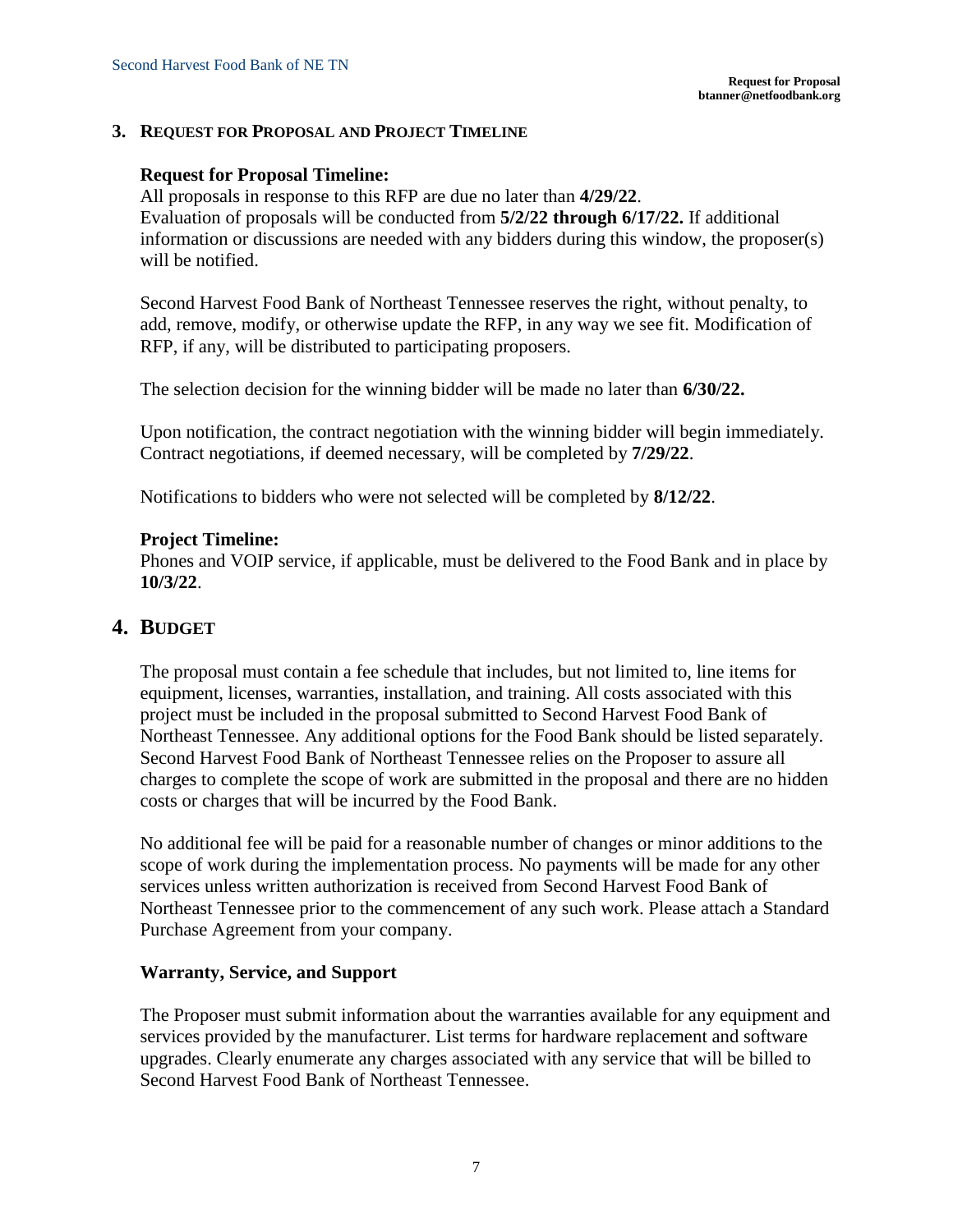#### **Pricing for each of the following items in accordance with the format below:**

Desktop and hands free phone options (including all upgrades) Proposer's fees and fee schedule Third party vendor fees and fee schedule, if applicable VOIP fees Maintenance agreement listing which products and services are covered and how long Warranty Service and support guidelines Fax capability options Alarm system capability options Is insurance required for this phone system?

NOTE: All costs and fees, and the timing of each, must be clearly described in each proposal.

#### **5. PROPOSER QUALIFICATIONS**

Proposer should provide the following items as part of their proposal for consideration:

- Description of experience in providing phone service (standard and VOIP).
- List subcontractor companies that will work in conjunction with bidder on project.
- Timeframe for delivery of product and services, set up and training.
- References: Submit information regarding a minimum of three comparable projects the bidder has completed as the prime contractor. The projects shall indicate the start and completion dates, services and equipment provided, project costs, contract term, and warranty. Please provide contact information for each reference.

## **6. PROPOSAL EVALUATION CRITERIA**

A proposal submitted in response to this RFP shall constitute a binding offer. The proposer shall identify, clearly and thoroughly, any variation between its offer and this RFP. Failure to do so shall be deemed a waiver of any rights to subsequently modify the terms of performance. Proposer's authorized representative may withdraw proposals only by written request received before the proposal due date.

Second Harvest Food Bank of Northeast Tennessee will evaluate all proposals based on the following criteria. To ensure consideration for this Request for Proposal, your proposal should be complete and include all of the following criteria:

- Organizational Experience: Bidders will be evaluated on their experience as it pertains to the scope of this project.
- Value and cost: Bidders will be evaluated on the total cost of the phone and service, as well, as the suitability of any proposed substitutions of products or services included in project scope section of this RFP.
- Proposals will be evaluated based on the following criteria:
	- o Responsiveness of the proposal to the scope of services requested.
	- o Commitment to satisfying the Food Bank's needs and requirements as specified in this RFP.